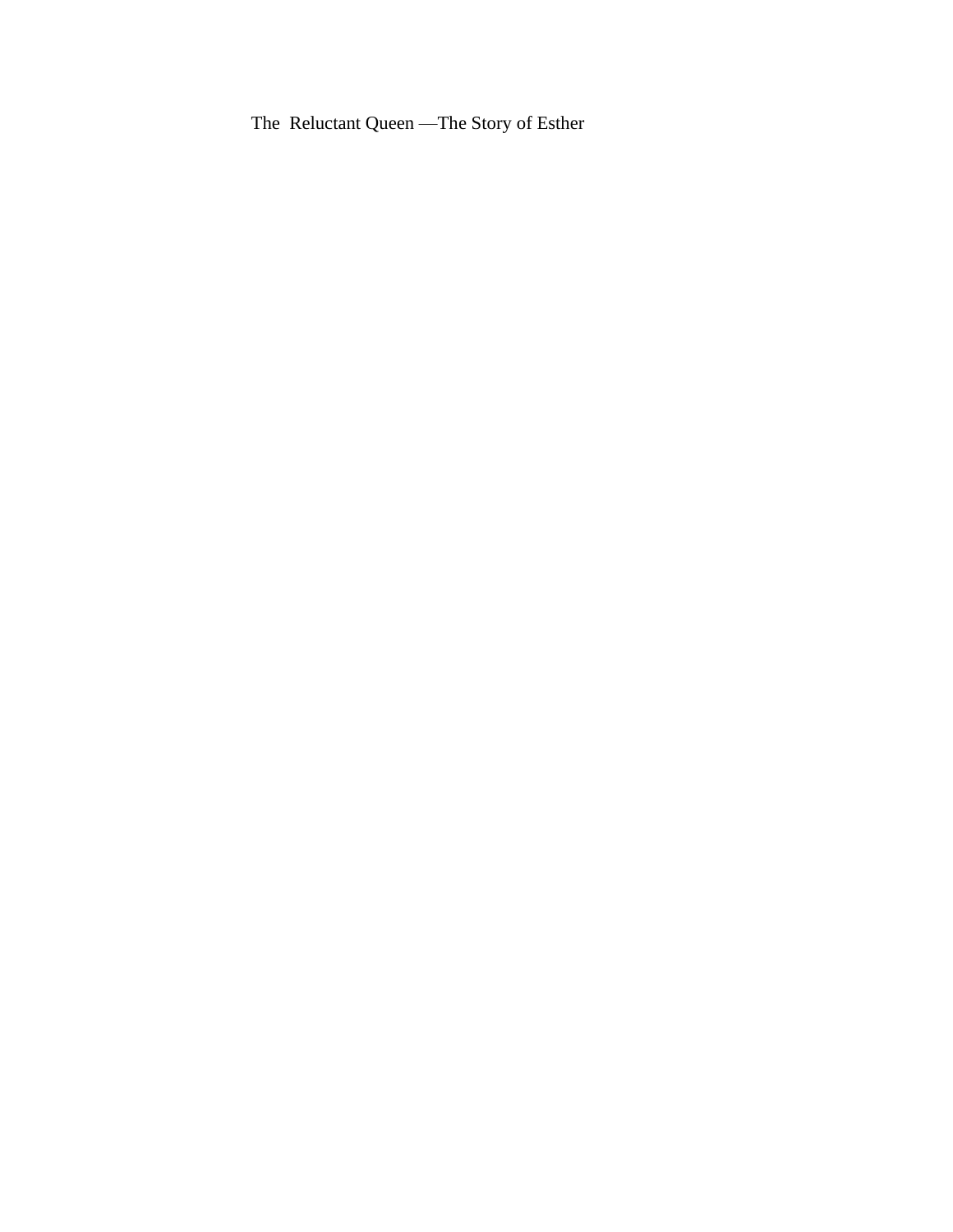*"You should submit to the strong man; you should humble yourself before the man who wields power."*

Persian Fire Tom Holland

*And the letters were sent by posts to all the King's provinces, to destroy, kill, and to cause to perish all Jews, both young and old, little children and women in one day even upon the thirteenth day of the twelfth month, which is the month of Adar, and to use the spoil of them for a prey*.

The Book of Esther

*A great god is Ahuramazda, who created this earth, who created man, who created peace for man; who made Xerxes King, one King of many, one lord of many.*

Thermopylae: The Battle for the West

*Even if it is not true, you need to believe in ancient history.*

*.* 

Xenophon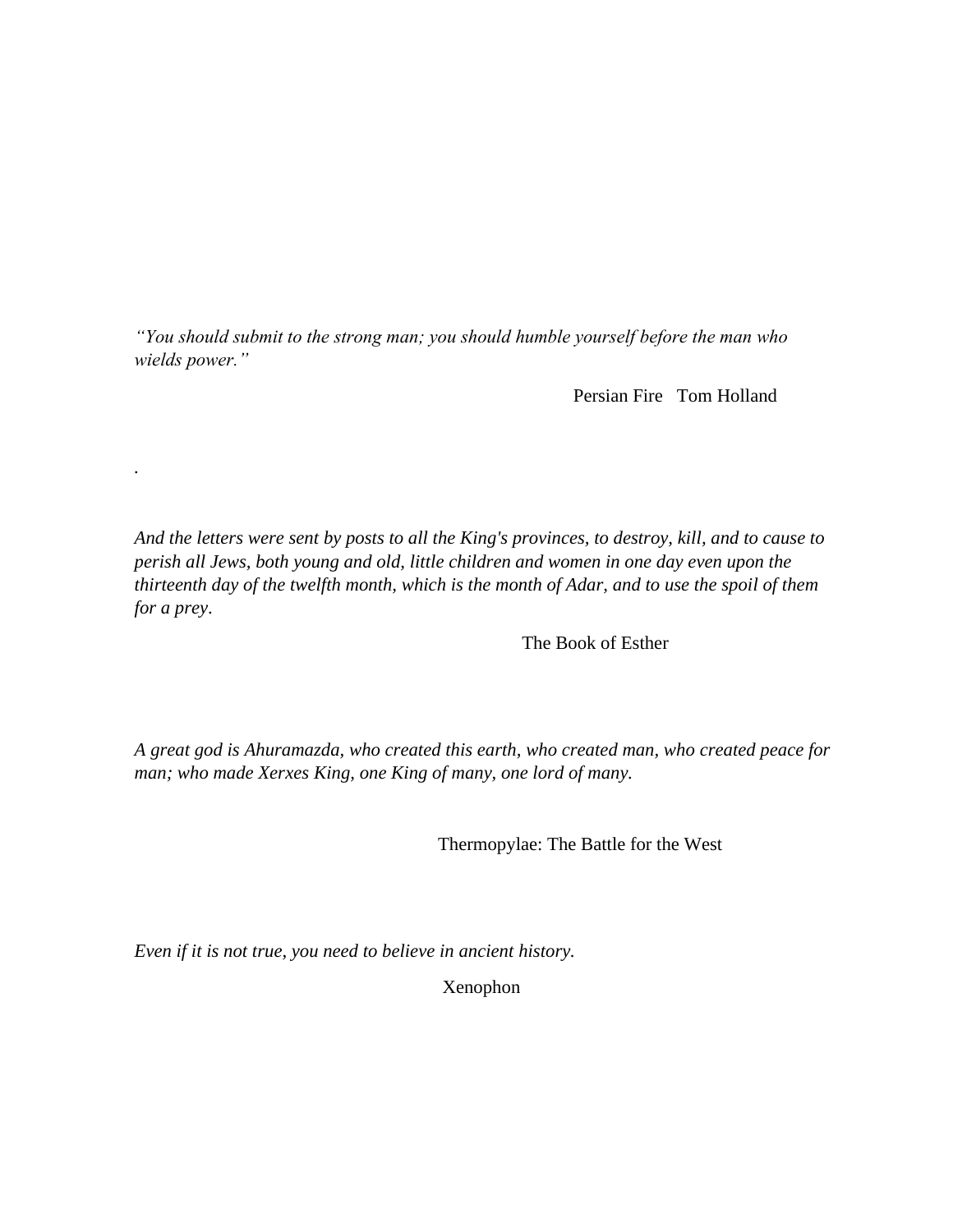## Prologue

The tumult and noise, quaking of the earth, thunder and lightning filled the sky as far as I could see—suddenly they were there—two gigantic dragons positioned at each end of the sky roaring, roaring, roaring. At their cries, all nations prepared for war—Poised to fight against the nation of the just. *Ahura Mazda…Angra Mainu.* The faith of my husband and his people was haunting my dreams.

Sweat pouring off my body, I willed myself out of the nightmare, leaped out of bed, and stood trembling from head to foot, wishing that I was again a child of four years, safe in Abba Mordecai's house.

"Are you all right, your highness?" Hathach spoke slowly, enunciating clearly, aware that I was not a native speaker of Persian.

"Yes, I am fine, thank you, Hathach. I am sorry I disturbed you." I said the words because it was a considerate thing to say, but I don't think Hathach ever slept. Regardless of the time of day or night, any unusual sound from my suite of rooms evoked his watchful presence. I should be grateful for such protection, I know, but I feel a weight rather than gratitude—one which grows more oppressive each day. The dream was portentous: Order and Chaos. These last three months, I had experienced this nightmare weekly. But in this previous week, nightly. I shivered in the cool desert morning air, more from fear than chill. Thinking of asura and daevas competing for power, I closed my eyes and prayed, *Hallelujah.*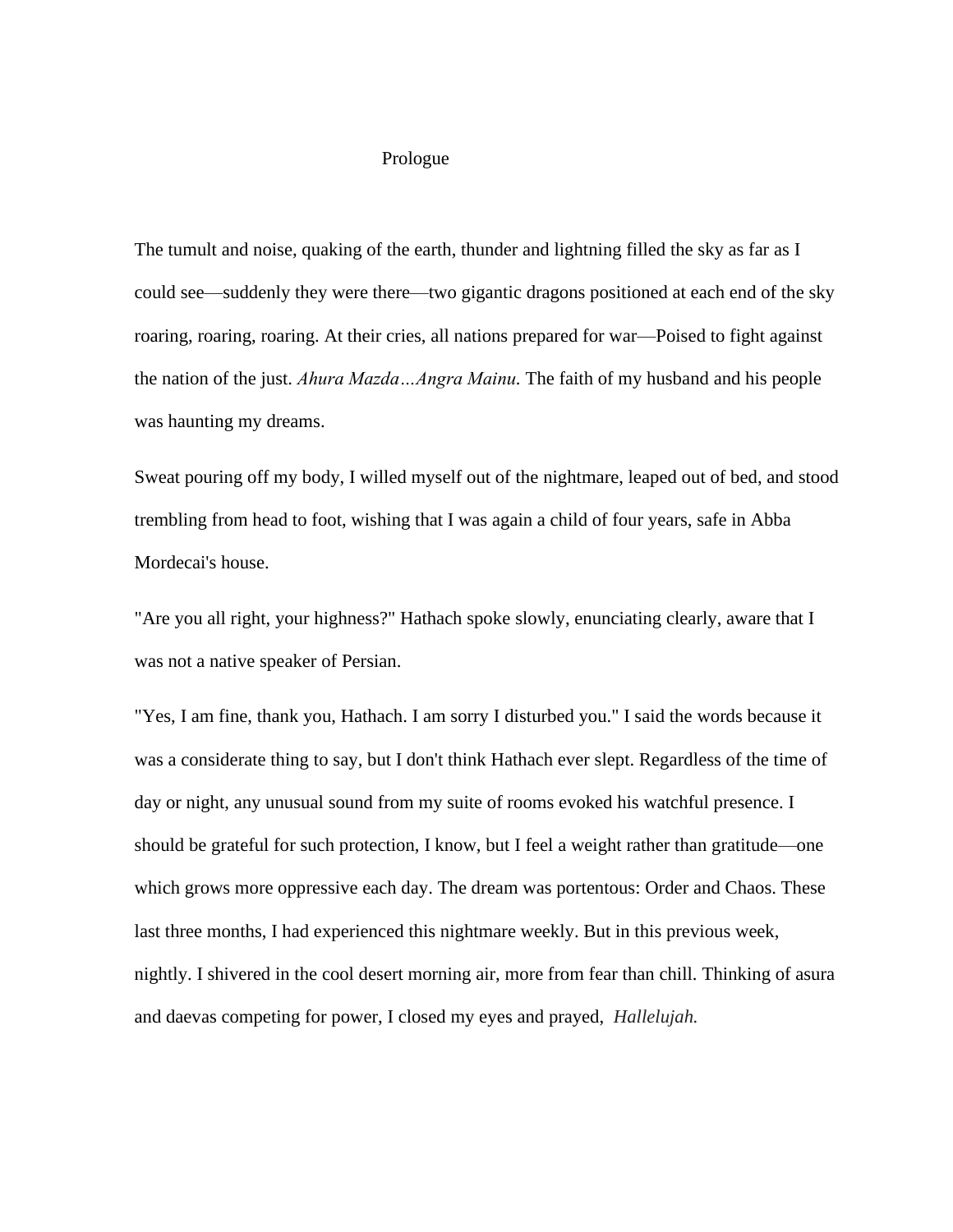*I praise the LORD with all my heart in the assembled congregation of the upright. The works of the LORD are great, within reach of all who desire them. His deeds are splendid and glorious; His beneficence is everlasting; He has won renown for His wonders. The LORD is gracious and compassionate; He gives food to those who fear Him; He is ever mindful of His covenant.* 

*He revealed to His people His powerful works, in giving them the heritage of nations. His handiwork is truth and justice; all His precepts are enduring, well-founded for all eternity, wrought of truth and equity. He sent redemption to His people; He ordained His covenant for all time; His name is holy and awesome. The beginning of wisdom is the fear of the LORD; all who practice it gain sound understanding. Praise of Him is everlasting*.

I could feel the anxiety from the nightmare drain away as the thoughts of lesser gods—even of Haman— were banished from my mind.

Suddenly I was aware that Hathach was speaking rapidly; his voice had risen in volume. I could not understand his words. "Evidently, you have been talking to me and did not reply. I apologize, Hathach. I was …" I hesitated. *Stick to the truth. "*I was praying and therefore distracted. Can you repeat what you were saying but far more slowly, please?"

In addition to teaching me about the prophet Zarathrustra and the Zorastrian religion embraced by the Persians, Abba Mordecai, fluent in over thirteen languages, had taught me many of them. But Persian was difficult because of its alphabet, which for some reason, I readily confused with Aramaic. As a result, my Persian sometimes mixed with Aramaic without my knowing it. While overhearing two of my maidservants' laughter, I learned this my cheeks still burn from the humiliation.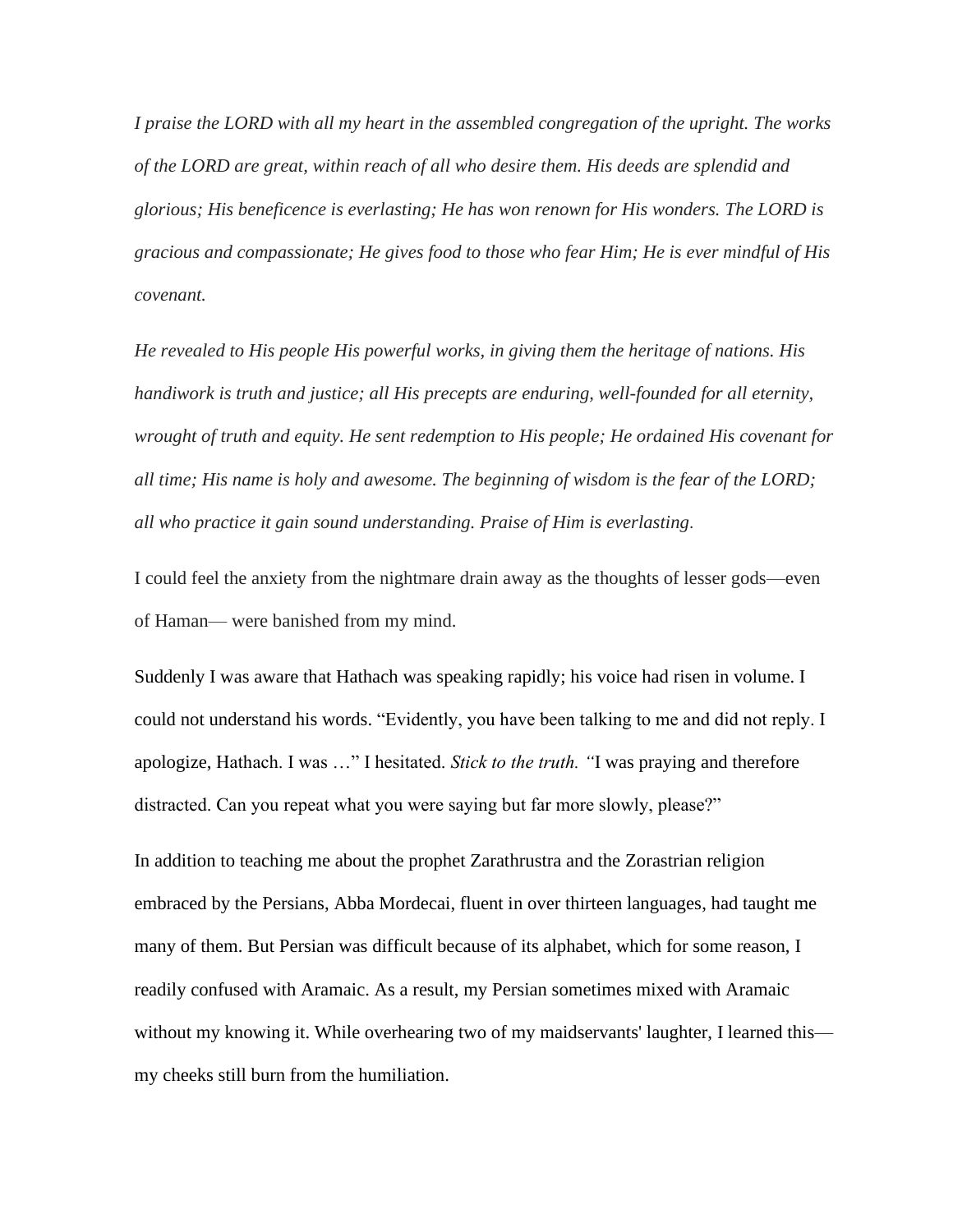"Yes, of course, your Highness, I am wondering if you wish me to summon Hegai and Thriti? Although it is not yet dawn, the King may wish to see you this day. He has invited guests of honor from the entire Kingdom to partake of a feast."

## *Here is the sign.*

*Three days of fasting and prayer… were they enough?* 

*Have I ever been as terrified? No, not even when I was a child, alone with my desperately ill and dying mother.*

I was paralyzed. The peace from my earlier prayer had been engulfed by panic. My breath stuck in my throat, and the heaviness in my chest expanded, vise-like. Although Xerxes was my husband, he had not summoned me in over a month…my maidservants made sure I knew that he had not been alone in his bed. Instead, during most of those nights, he had been with a fifteen-year-old beauty from Mede.

This is the man who calls himself the King of Kings. The man who spent four years fighting to avenge his father's war with Greece and failed. The man who commanded that the Aegean waters be lashed 300 times and then be shackled when Greece's bridge was destroyed. I had not seen him since he had returned from these awful battles. Oddly, I understood why he had no desire to see me, his wife.

I was about to appear unsummoned in his court, an act which warrants execution unless he chooses to extend his scepter to spare me. Feeling the almost painful hammering of my heart, I slipped to the ground, prostrate.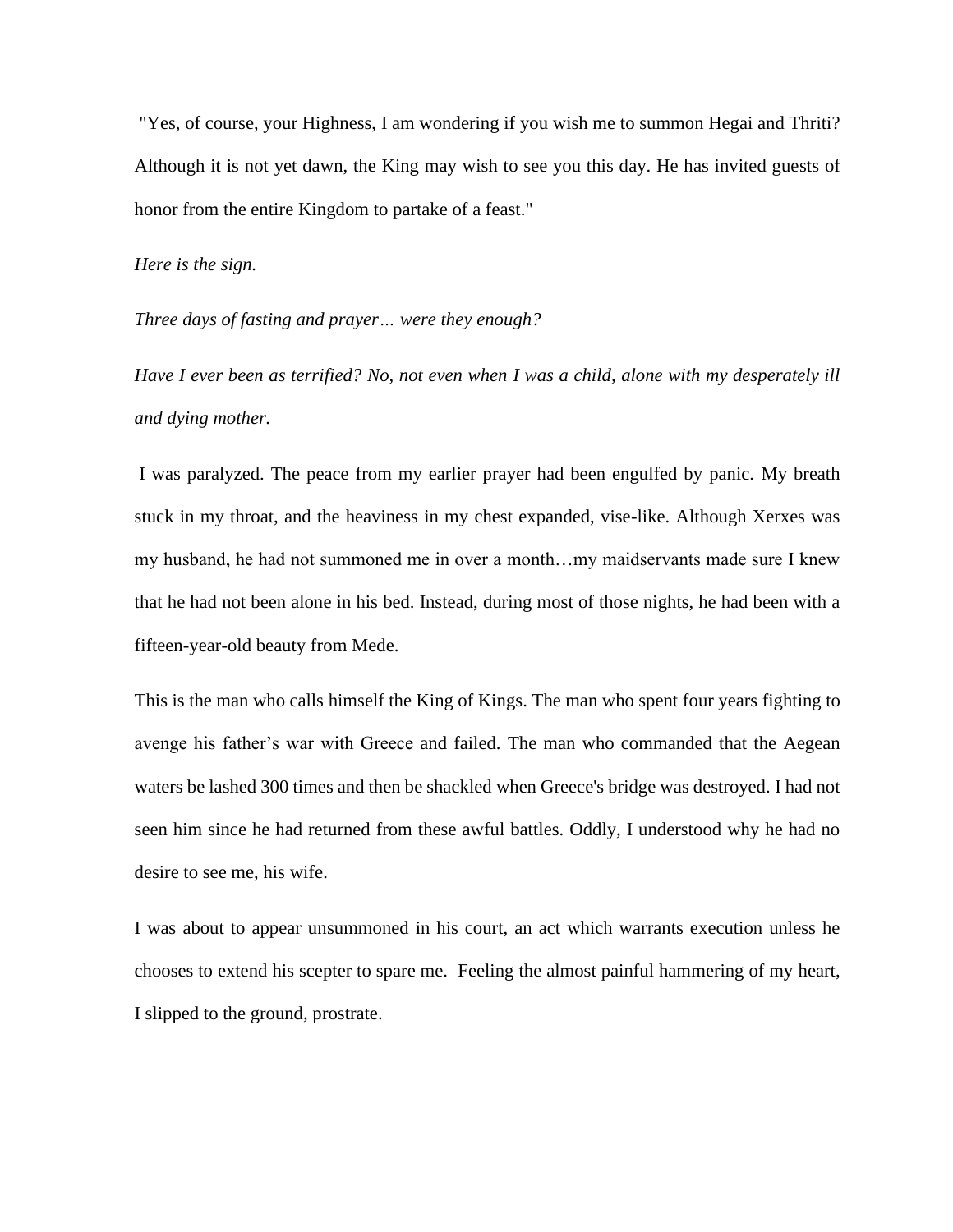Profound sorrow mixed with regret poured through me as I prayed, "Lord, I am not a fit servant. I have lost count of the Shabbats I have not prayed and the Passovers not honored. Only through Your good graces have I been able to fast from the unclean foods of the pagan feasts. Although I have no right to speak, to beg your ear, I do so anyway because I am desperate.

"You have exiled us through justice. But Lord of the Universe hear me now as I speak Moses' words to you, for indeed, Babylon is the new Egypt:

"'It has been heard that you, O Lord, are in the midst of these people; you Lord who plainly reveal yourself! Your cloud stands over them, and you go before them in a column of cloud and by night in a column of fire. If now, you slay these people through Haman's hand, the nations will hear that the Lord abandoned His Chosen ones. Pardon then the wickedness of your people in keeping with your great kindness, even as you have forgiven them in Egypt until now.' "

Then I whispered:

*God of Abraham, God of Isaac, and God of Jacob, blessed are you. Help me, who am alone and have no help but you, for I am taking my life in my hand. As a child I used to hear from the books of our forefathers, that you, O Lord, always free those who are pleasing to you. Now help me who am alone and have no one but you, O Lord, my God.*

After waiting a few moments for my reply, Hathach spoke into my silence, "Perhaps I overstep, your Highness, forgive me if I do so."

I looked around at the room's opulence, the thick, luxurious rugs on elaborately decorated mosaic floors, the ornate gold and brass lanterns and figurines. Exhaling quietly, I shook my head. *Would I live to see this room again?*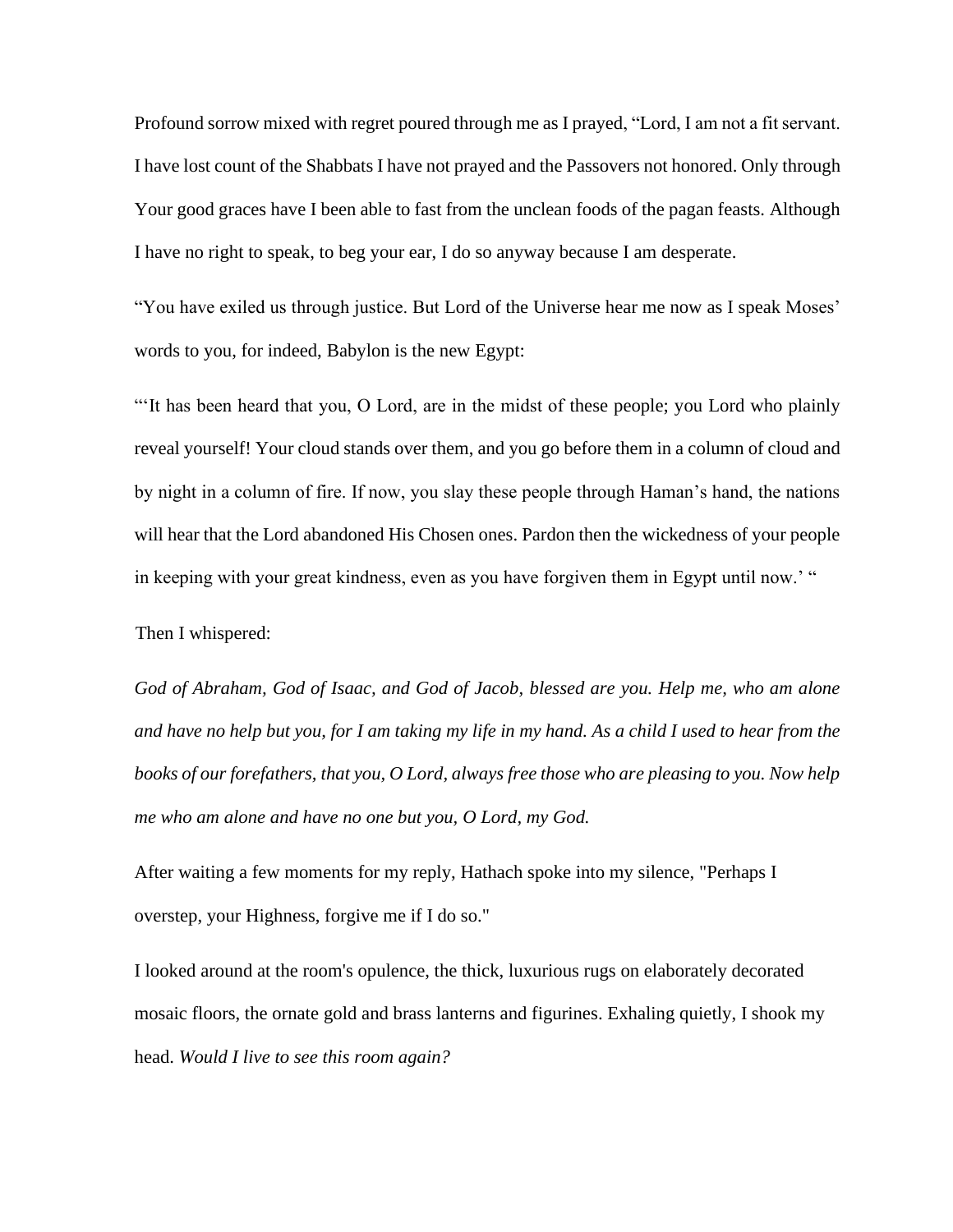I knew Hathach had noticed the untouched food and drink for the last three days. The man missed nothing. But he was loyal; I did not believe that he had said anything to any of the court about my prolonged fast.

## *It's time for you to be a queen, be brave and steadfast, just as Moses commands.*

Hathach was correct—to ready myself for the King, I would need to soak in rosemary water and saffron, then be massaged by at least six women supervised by Hegai and Thriti. The unguents and lotions they would use on my skin and body were far too numerous for me to remember. And of course, choosing the gown would take hours—sometimes there were ten or twelve to be tried on before the ladies deemed me worthy to approach my King.

Forcing myself to speak, "Of course you have not overstepped, Hathach; I appreciate your counsel. I know how much King Xerxes values you. After all, you know him better than almost anyone now that his mother has died." My voice cracked as I spoke those last few words.

How I missed Her Majesty Atossa, my husband's mother…my mother had died. From our first meeting, the daughter of Cyrus the Great had been like a mentor. No, not mentor but mother. Blinking the tears from my eyes, I strode barefoot through my bedroom, opened the heavy double doors, and opened them.

For just a moment, Hathach's studiedly neutral expression collapsed. The sight of his widened eyes and darkened cheeks at his Queen in her bedtime attire was just what I needed to shake me out of my terror. Faking a cough to cover my giggles, I said, "Please do summon Hegai and Thriti—I will begin readying myself should the King call for me." *For I will go to him just before sundown.*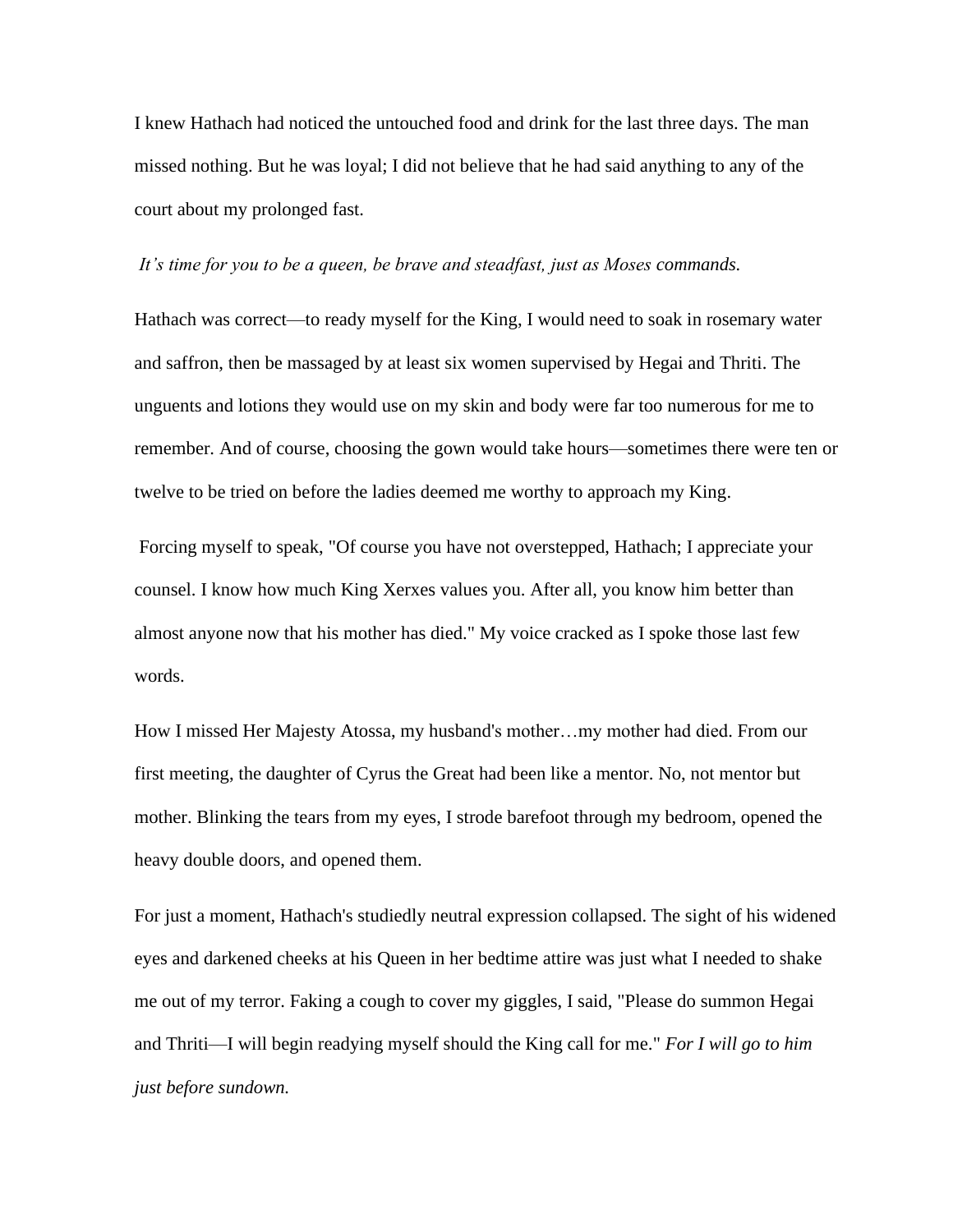## CHAPTER ONE

*Fourteen years earlier, Susa, Persia*

It was just Mama and me. Papa had left many days ago and had not returned. I learned quickly not to ask where he was because Mama cried when I mentioned his name. She cried most of the time, actually. Especially when I told her I was hungry. I pretended I was full when I could not recall the last time I'd had anything to eat.

But I did know how to get to the well. Papa began taking me with him on my fourth birthday. Each day we went together to the well. Each day Mama objected. Father would smile at her when Mama cried, "Jonathan! She is too young to go down there!"

Very gently, he would pat her big stomach and say, "Rachel, you have no need to worry about Esther. You just rest and take care of our boy. I'll not take my eyes off our princess."

He would then reach down to lift me up on his shoulders and sing as we left our house. Father had a beautiful voice and knew all the psalms by heart.

*I will sing praise so that I might know the highest Essence of Divine Existence* and *Justice and Impeccability are Foundations of Your Throne: Fire will go before You.*

Within a few days, I knew enough to sing along with him, loving the sound of our voices and, at the same time, learning the psalms. But Papa was clever too in practical ways: He used song to teach me how to get water.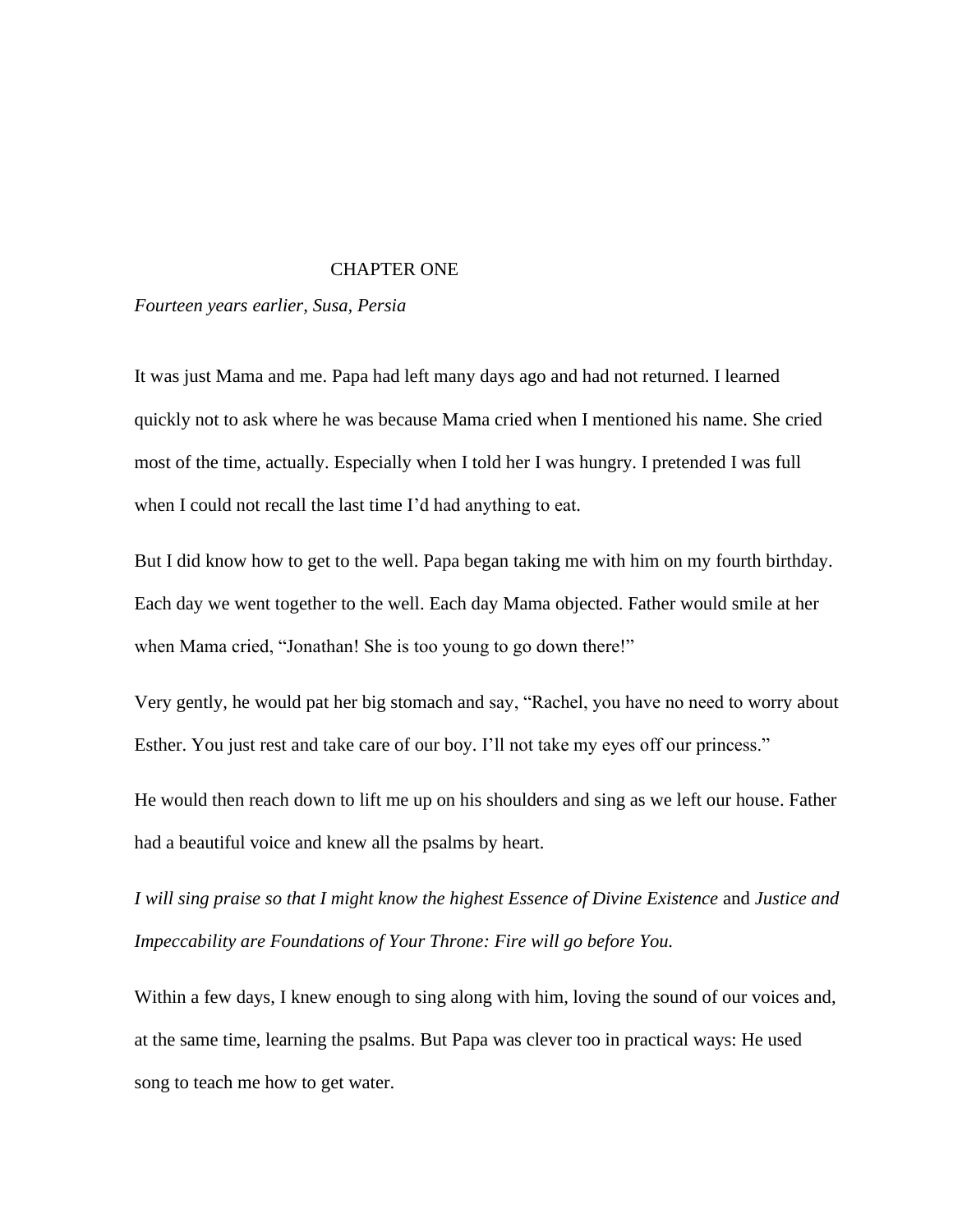In the middle of the psalms, he would call out the directions to the well. In a sing-song voice, "Esther, left at the house of Ish-Shalom, remember your friend Rebecca?"

Father put me down as we took the left so I would walk it. Then as we continued down that road, we would sing, "left at the house of Ish-Shalom" until we got to the next turn and the next. There were four turns in all. Soon I could tell him how to get to the well. I know now that Papa had forewarning about the accident which would kill him. Why else would he have taken his small girl and taught her how to fetch water from the well?

When we arrived at the village, we always stopped at the inn for lunch and to bring food back to Mama, who spent most of the time in bed. She had grown huge with the baby who had not come yet.

I played outside in the courtyard when Mother came to the door to tell me to run and get the midwife. But then all the blood came, and she collapsed. Mama's frighteningly white face. And the blood. And so I ran, faster than I had ever run in my life.

I do not know how long I ran through the warren of kuchehs, which crisscrossed our neighborhood, avoiding grabbing hands. And shouting as loudly as I could, "My Mama needs a midwife! Please help her!"

When I ran straight into the woman.

"Please, please, help my momma."

When she bent down to pick me up, I almost let her. She had a kindly face with eyes that seemed to glow, but then the image of Mama lying there came into my mind and I managed to extricate myself from her arms. Once back on the ground again, I shouted out my plea for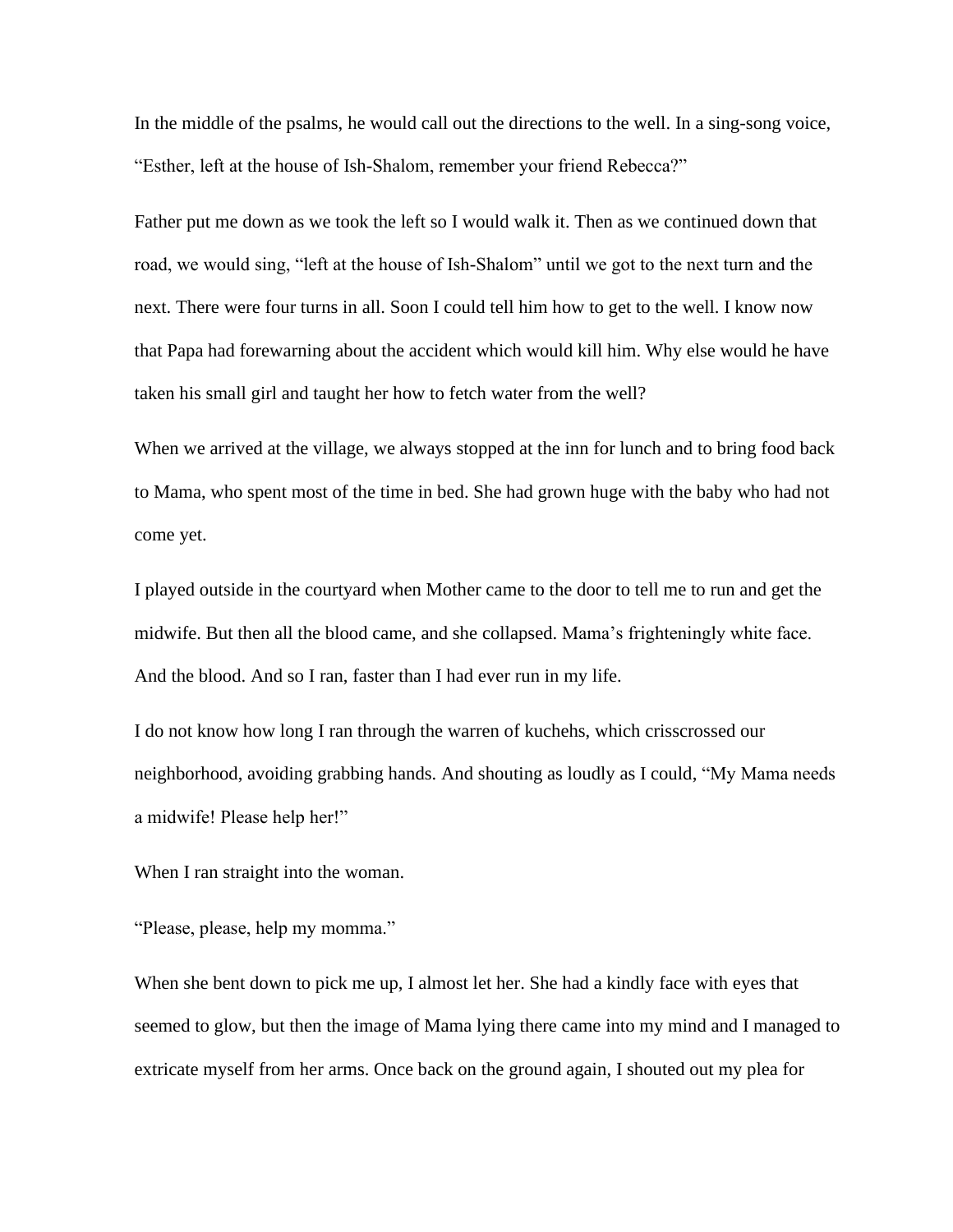help. I was only four but could see she could not understand what I was saying, so I turned back around and started to run toward home. Momentarily, I stopped to turn back. *Were they coming?*

The woman was speaking with a very tall, bearded man who had suddenly come up behind her. The woman's hands were moving wildly, and she was talking in a language I did not understand to the man who towered over her. His head quickly moved up and down, listening, then he grabbed her arm to follow me. Apparently, she was protesting because he wrapped his arm around her and pulled until they were both walking rapidly beside me. Only years later, when Abba brought me back through the maze of the high walled adobe and brick kuchehs to the house that I had led him and Imma to, did I realize the extent of the miraculous guidance I had been given. The distance was over a mile—I had never before been that far away from my house before.

*Finally, we are here!* I raced through the courtyard and into the entrance of our red brick house and stopped short. *What is that terrible smell? Mama, Mama!!*

Even my childish mind could tell she was dead. There were oceans of blood about her body. Where before, the blood had been between her legs when she had collapsed, now it was a vast pool. Her arms were stretched above her head as if she were trying to swim out of it. I stood staring, stupefied. This time I did not resist when the woman's hands picked me up and held me. When she clasped me to her soft breast, I squirmed to get away because I could feel her tears soaking my hair and the trembling of her body with her sobs.

I heard the man's voice speaking softly. I did not understand what he said, but when he took me from her to gather me against his chest, I looked up at his face. He looked like my Papa!